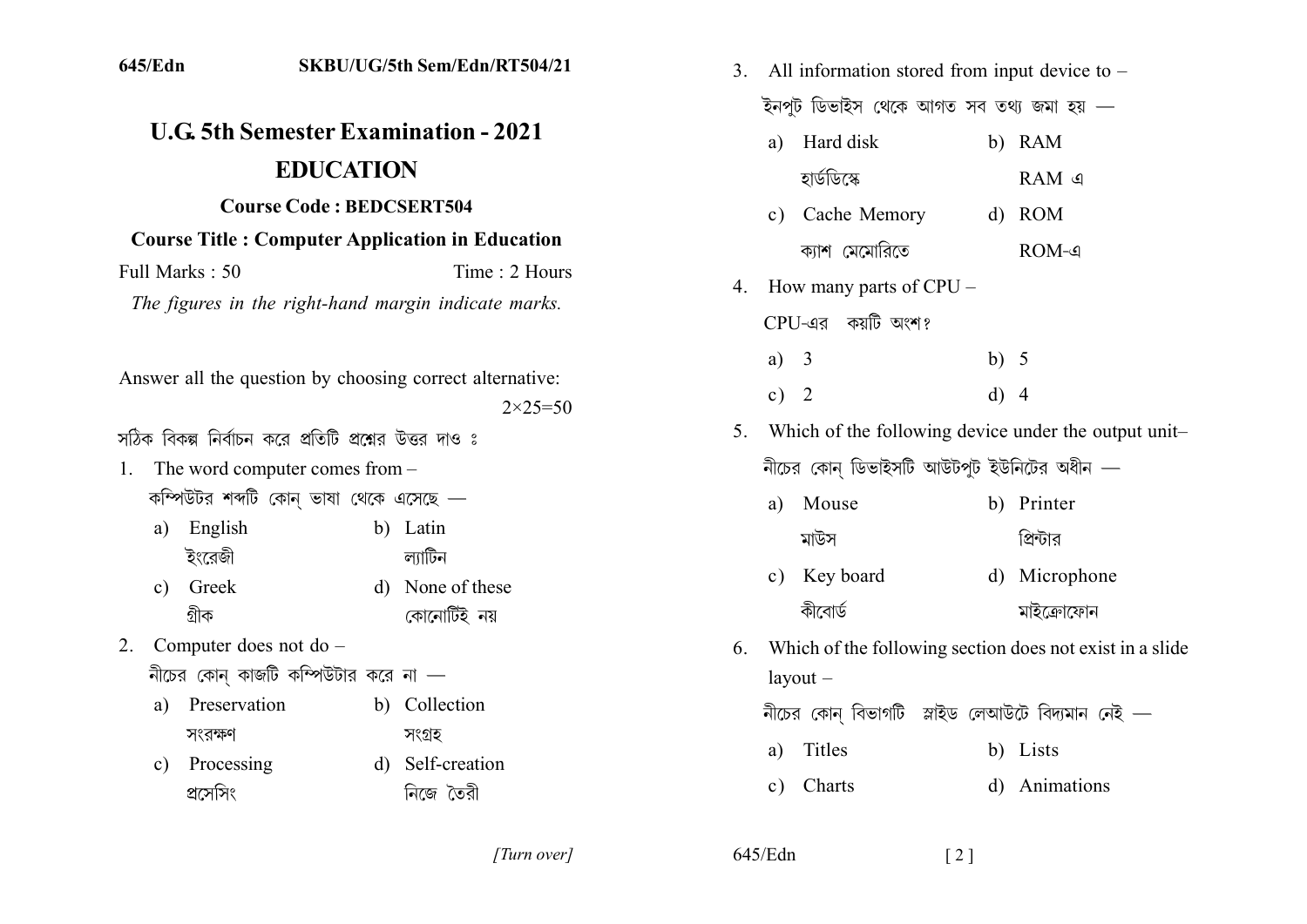|  | 7. To Start Microsoft Powerpoint application –                                                                            |  |  |
|--|---------------------------------------------------------------------------------------------------------------------------|--|--|
|  | Microsoft Powerpoint application $\mathcal{F}$ $\overline{\mathcal{F}}$ $\overline{\mathcal{F}}$ $\overline{\mathcal{F}}$ |  |  |

- click on start > Programs > All Programs >  $a)$ Microsoft Powerpoint.
- b) Hit Ctrl + R then type point exe and Enter
- c) Click start  $>$  Run then type powerpoint then press
- d) None of these
- 8 Full form of  $RAM$  is  $-$

 $RAM-43$  পুরো নাম হল—

- a) Random Access Memory
- b) Read Advance Memory
- c) Random Advance Memory
- **Random Access Mute**  $d)$
- 9. Which part is the 'Brain' of the computer  $-$ নীচের কোন অংশটিকে কম্পিউটারের 'মস্তিষ্ক' বলা হয়
	- a) Keyboard b) CPU কীবোর্ড সি.পি.ইউ
	- Printer  $d)$  ROM  $c)$ প্রিন্টার রম
- 10. Which of the following is not an example of hardware-নীচের কোন্টি হার্ডওয়ারের উদাহরণ নয়  $-$

| a) Scanner | b) Printer |
|------------|------------|
| স্ক্যানার  | প্রিন্টার  |

Monitor d) None of these  $c)$ মনিটর কোনোটিই নয়

| 645/Edn |
|---------|
|---------|

11.  $1KB = B$  vte?  $1 \overline{G}$ কবি = বাইট? a)  $1000$ b)  $1224$  $5000$  $5228$ c)  $1024$  $d)$  1204  $5028$  $5208$ 12. The father of modern computer \_\_\_\_\_\_\_\_. আধনিক কম্পিউটারের জনক a) Charles Babbage b) John Dewey চালর্স ব্যাবেজ জন ডিউই c) Alan Turing d) Konrad Zuse আলান টরিং কোণরাড জিউস 13. Which of the following does not belong to Information Technology  $-$ নীচের কোন্টি তথ্যপ্রযুক্তির জন্য নয়  $$ a) Computer b) Printer কম্পিউটার প্রিন্টাব Watch d) Scanner  $c)$ ঘডি স্ক্যানার 14. Which of the following is not a characteristic of  $computer -$ নীচের কোনটি কম্পিউটারের বৈশিষ্ট্য নয় a) correctness b) Speed

- নিৰ্ভূলতা দ্রুতগতি
- d) None of these c) Fatigue কোনোটিই নয় ক্লান্ত হওয়া

 $645/Edn$ 

 $\lceil 4 \rceil$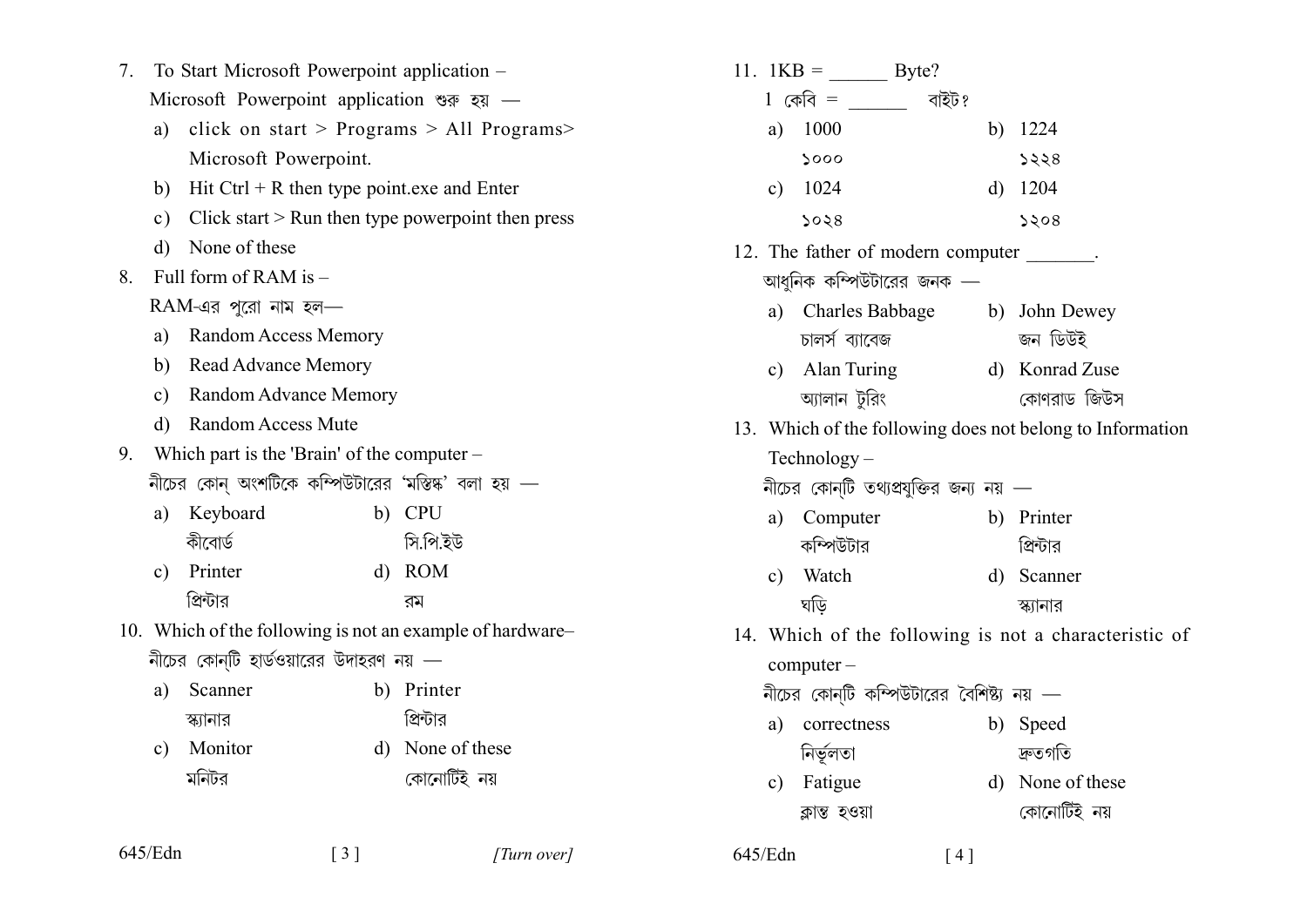15. Full form of CPU is  $-$ 

```
CPU-এর পুরো নাম হল -
```
- a) Control Processing Unit
- Central Processing Unit  $b)$
- Control Process Unit  $c)$
- d) Central Process Use
- 16. Which software can be used for giving presentation নীচের কোন সফটওয়ারটি Presentation-র ক্ষেত্রে ব্যবহৃত হয়
	- a) MS Word b) MS Excel
	- c) MS Powerpoint d) MS Access
- 17. Which extension represents an Image file  $-$ নীচের কোন্টি একটি Image file এর extension কে বোঝায়?
	- .jpg  $b)$  .wmv a)
	- $d)$  .gpr  $c)$  .csu
- 18. The shortcuts that appear on the desktop is called  $Desktop-4$  প্রদর্শিত শর্টকাটগুলিকে বলা হয় —
	- Image b) Icon  $a)$
	- My computer d) My Document  $c)$
- 19. Notepad is use for :
	- নোটপ্যাড ব্যবহার করা হয় –
	- a) Text b) Image
	- d) None of these c) Both উভয়ই কোনোটিই নয়

 $[5]$ 

[Turn over]

| 20. The printed output from a computer is called –       |                                                          |              |              |  |  |  |
|----------------------------------------------------------|----------------------------------------------------------|--------------|--------------|--|--|--|
|                                                          | কম্পিউটার থেকে প্রিন্ট করাকে বলা হয়                     |              |              |  |  |  |
|                                                          | a) Copy                                                  |              | b) Soft copy |  |  |  |
|                                                          | কপি                                                      |              | সফট কপি      |  |  |  |
|                                                          | c) Hard copy                                             |              | d) Paper     |  |  |  |
|                                                          | হাৰ্ড কপি                                                |              | পেপার        |  |  |  |
|                                                          | 21. Eight Bits = $\_\_\_\_\_\$ Byte?                     |              |              |  |  |  |
|                                                          | 8 বিট্স = ______ বাইট?                                   |              |              |  |  |  |
| a)                                                       | 2                                                        | b) $4$       |              |  |  |  |
| $\mathbf{c})$                                            | $\overline{\phantom{a}}$                                 | d) 1         |              |  |  |  |
|                                                          | 22. Which one of these also known as read/write memory-  |              |              |  |  |  |
|                                                          | এইগুলির মধ্যে একটি যা পঠন/লেখা মেমরি হিসাবেও পরিচিত—     |              |              |  |  |  |
| a)                                                       | <b>ROM</b>                                               |              | b) RAM       |  |  |  |
| $\mathbf{c})$                                            | <b>DVD</b>                                               |              | d) Hard Disk |  |  |  |
|                                                          | 23. Email address separates the user name from ISP using |              |              |  |  |  |
|                                                          | the ______ symbol.                                       |              |              |  |  |  |
| ইমেল ঠিকানা — চিহ্ন ব্যবহার করে ব্যবহারকারীর নামটিকে ISP |                                                          |              |              |  |  |  |
|                                                          | থেকে আলাদা করে —                                         |              |              |  |  |  |
| a)                                                       | $\mathcal{D}_{\mathcal{A}}$                              | b)           | $\ast$       |  |  |  |
| $\mathbf{c})$                                            | $\frac{0}{0}$                                            | $\mathbf{d}$ | - #          |  |  |  |
|                                                          | 24. CD-ROM full form is                                  |              |              |  |  |  |
| $CD$ -ROM এর পুরো নাম হল —                               |                                                          |              |              |  |  |  |
| a)                                                       | Compactable Disc Read only Memory.                       |              |              |  |  |  |
| b)                                                       | Compact Data Read Only Memory.                           |              |              |  |  |  |
| $\mathbf{c})$                                            | Compactable Read Only Memory.                            |              |              |  |  |  |
| $\mathbf{d}$                                             | Compact Disc Read only Memory.                           |              |              |  |  |  |
| 645/Edn                                                  | [6]                                                      |              |              |  |  |  |